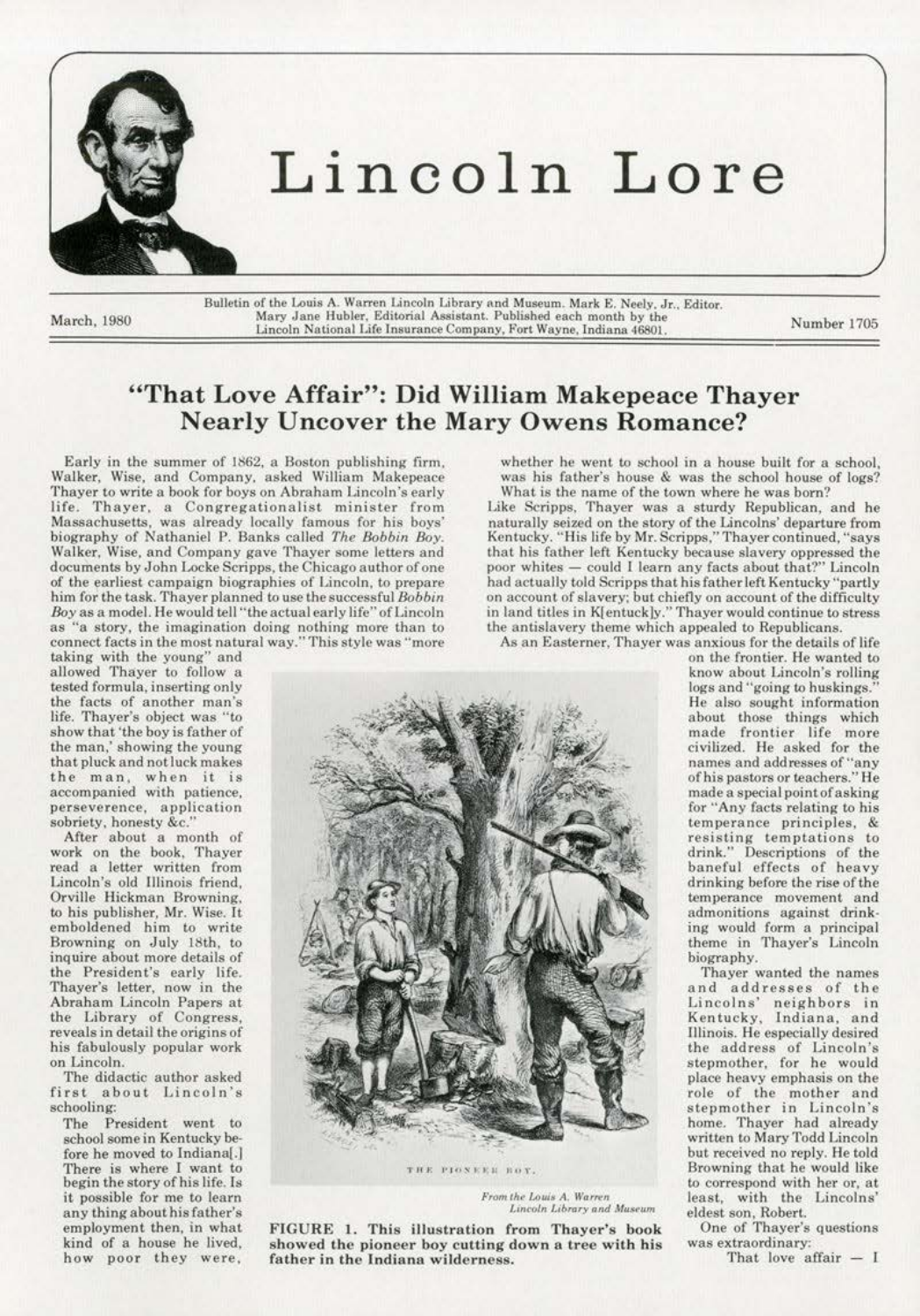

From the Louis A. Warren Lincoln Library and Museum

FIGURE 2. The frontispiece of Thayer's book featured young Lincoln on his way to his first day in school.

should really like to learn the leading features of it, inasmuch as there is a matter of honor in it prominent part of my object is to show that his strict integrity has given him his power of character, which had as much to do with giving him the Presidency as anything.

What love affair? Scripps mentioned no romantic interests in Lincoln's life except his wife. Lincoln's romance with Mary Owens was unknown to the public until the appearance of Ward Hill Lamon's Life of Lincoln in 1872. How did Thayer know anything about any "love affair" before Mary Todd?

The answer must lie in Browning's letter to Wise, but the location of that letter is unknown. Browning did know about the Mary Owens affair. Lincoln's famous April Fools' Day letter about it was written to Browning's wife in 1838. That letter made a particular point of Lincoln's desire to do the honorable thing. Having promised to marry Mary Owens, he would live up to the promise even though he did not particularly want to marry her. Why Browning would have written Wise about the matter is unclear. Browning's diary shows that he was acquainted with a Mr. Wise from Boston before the war, but it is not clear whether this was the man associated with Thayer's publishing firm. Lincoln's letter about Mary Owens was old and entirely private, and it was hardly a proper subject for idle conversation, even with a close friend. In the wrong hands, it could have been fuel for ridicule of the President. Even if Browning mentioned it to Wise, it seems strange that Wise would have shown Browning's letter to Thayer without Browning's permission.

Years later, William Henry Herndon uncovered most of the details of the Mary Owens affair. It was a piece of detective work of which he was proud. Herndon had heard a story - he did not know whether it was true - "that during his term as President the lady to whom it was written - Mrs. O. H. Browning, wife of a fellow-member of the legislature - before giving a copy of it to a biographer, wrote to Lincoln asking his consent to the publication, but that he answered warning her against it because it was too full of truth." Thayer's letter makes Herndon's story somewhat plausible.



From the Louis A. Warren<br>Lincoln Library and Museum

FIGURE 3. Lincoln wrote his first letter, Thayer said, to obtain a preacher for Nancy Hanks Lincoln's funeral.



From the Louis A. Warren Lincoln Library and Museum

FIGURE 4. Still popular in the 1920s, Thayer's expanded book featured more sophisticated art work on the cover.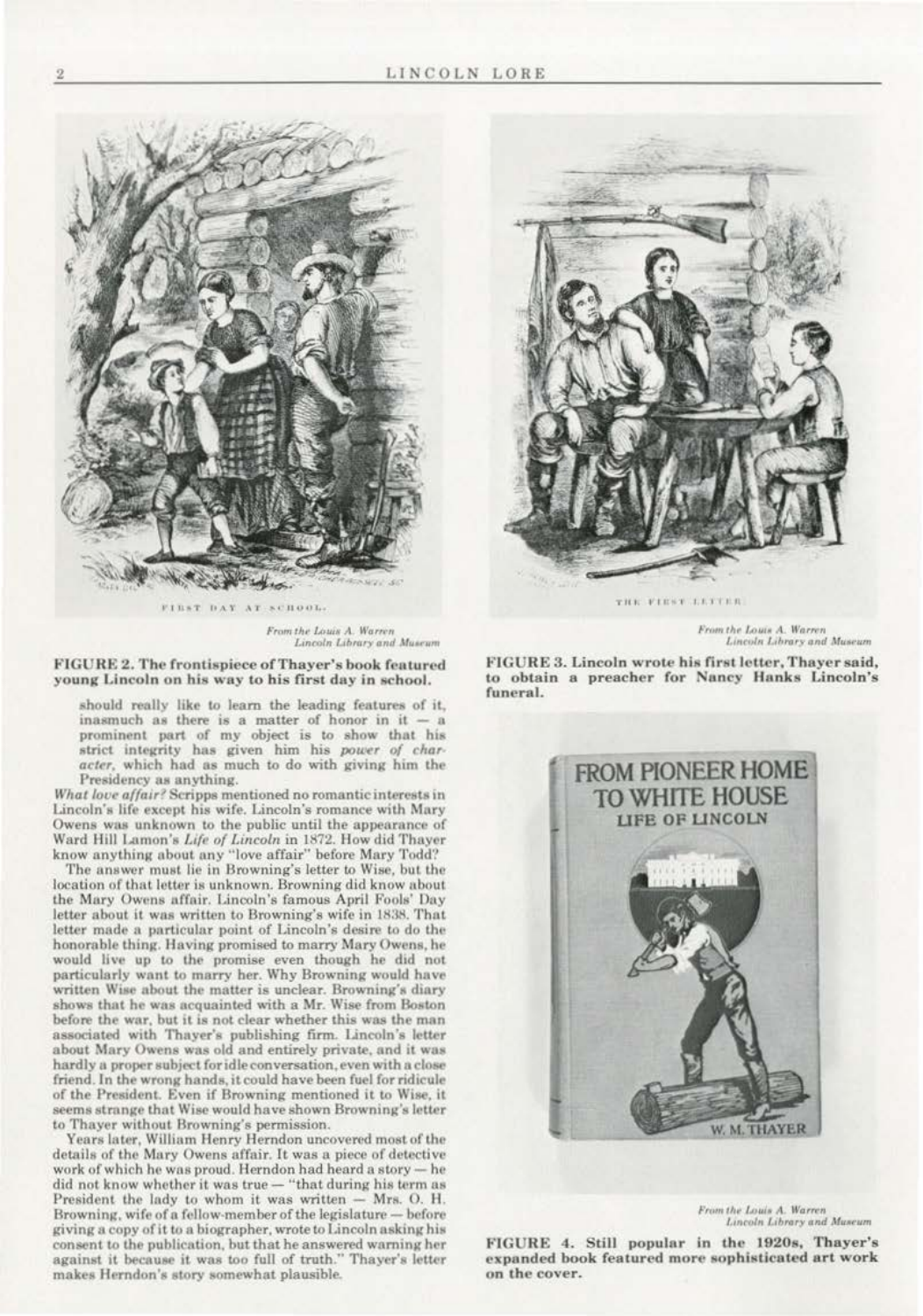

**From the Louis A. Warren**<br>Linvoln Library and Museus

FIGURE 5. The 1882 edition of Thayer's expanded book featured on the cover, of all things, a football player.

We may never know. In the end, Thayer did not mention any romance in his book. On July 26, 1862, Browning saw President Lincoln at the White House and "read him a portion of the letter." Lincoln asked him to leave the letter with him. Browning did so, and thus the letter now appears in the Abraham Lincoln Papers at the Library of Congress. As far as is known, Lincoln never replied to Thayer's letter. The Pioneer Boy, and How He Became President appeared in 1863 and was a great success. Seven thousand copies had been printed by the end of 1863, and eighteen thousand were in print in 1864. An 1865 edition noted that twenty-eight thousand copies had been printed. He expanded the book in 1882 and sold about sixty thousand copies by the end of the century. Though no longer read, Thayer's book was, for a time, the most complete biography of Lincoln, and its rags-toriches theme was clearly a formula for successful writing in Lincoln's century.

# **Some New Light on** the Matson Slave Case

Of the handful of Abraham Lincoln's legal cases which are widely known, the Matson slave case is by far the most controversial. The anomaly of the Great Emancipator's involvement on the side of a slaveholder in this fugitive slave case has vexed and puzzled historians for decades. Early biographies tended to ignore it altogether. Later, some writers tried to explain it away by suggesting that Lincoln had so little taste for this species of litigation that he performed poorly in court, lost the argument, and thus allowed the fugitives to go free. Historians in recent years have been content to admit that Lincoln was a complex man, not always consistent, and to emphasize the rapid growth of his antislavery feelings in the later years of his life. All of this literature, however, has been consistent in focusing on the lawyer's personal moral dilemma. The legal issues involved in the case have been substantially ignored.

The Matson slave case was a hearing for a writ of habeas corpus in behalf of Jane Bryant and her four children. They were the slaves of Robert Matson, a Kentucky planter who owned land in Coles County, Illinois. Matson brought slaves to Illinois to farm the land every year but always returned them after harvest, thus avoiding any claim that his slaves were permanent residents on Illinois's free soil and, therefore, entitled to freedom. Matson employed Jane's husband, Anthony, as a permanent overseer on the Illinois farm. This was strictly legal, for Anthony was a free man.

In 1847 Jane Bryant had a serious falling-out with Matson's white housekeeper, who may have been the master's mistress. Anthony began to fear that the housekeeper might persuade Matson to sell Jane and the children South. The housekeeper had threatened to do so, and she appeared to be in a position to make her threat stick. Anthony sought the help of Gideon M. Ashmore and Hiram Rutherford, local antislavery men. They kept Jane and the children at Ashmore's inn in Oakland, Illinois. Matson sought the remedy of law to gain the return of his property. He employed attorney Usher F. Linder, who managed to have the slaves confined to the jail in Charleston, the county seat of Coles County. Ashmore and Rutherford obtained a writ of habeas corpus, demanding Illinois's reasons for confining the fugitives, and a hearing was held before Judges Samuel H. Treat and William Wilson on October 16, 1847.

Lincoln came to Coles County and was also engaged on Matson's side. The opposing attorneys, Orlando B. Ficklin and Charles H. Constable, argued that the Northwest Ordinance of 1787 and the Illinois Constitution made the slaves free by virtue of their residence on the soil of a state where slavery was illegal. Lincoln apparently argued that Jane Bryant was a seasonal worker following a long-accepted custom and was in no way a legal resident of the state. The judges ruled in favor of the slaves and declared them free.

The aforementioned facts in the case are common knowledge. New light comes from Don E. Fehrenbacher's The Dred Scott Case: Its Significance in American Law and Politics (New York: Oxford University Press, 1978). Professor Fehrenbacher explains that the legal difference between "domicile" and "sojourn" in a free state was a commonplace distinction in American jurisprudence in Lincoln's day. In Pennsylvania, for example, a master could remain in the state with his slaves for six months without affecting the legal status of the slaves. New York allowed a nine-month sojourn with slaves. In 1843 the Illinois Supreme Court had affirmed a master's right of sojourn in the state with his slaves, saying that to deny it would "tend greatly to weaken, if not to destroy the common bond of union amongst us." In the 1840s, however, New York and Pennsylvania revoked their laws allowing sojourn with slaves, and courts in other Northern states began to rule that slaves were freed merely by touching free soil. In the Matson case, some of Illinois's judges followed the new trend.

John J. Duff argued in A. Lincoln: Prairie Lawyer (New York: Rinehart, 1960) that Lincoln performed well in the case and that Ficklin and Constable performed poorly. All they had to do to assure her freedom, Duff claimed, was to cite as precedent the decision in Bailey vs. Cromwell - in which Lincoln himself had gained freedom for a Negro girl named Nance by arguing that the Illinois Constitution and the Northwest Ordinance prevented her being a slave in the state! Duff's argument betrays his lack of understanding of the issues in the Matson case. The issues in Bailey vs. Cromwell were altogether different. Nance was a resident of Illinois, an indentured servant rather than a slave. The Supreme Court ruled that Illinois law presumed a person free without any proof to the contrary, and Nance's "owner" could not produce that proof. The important point is that she lived in Illinois. Bailey vs. Cromwell had nothing to do with "domicile" and sojourn."

The real marvel in the case is the reasoning of Treat and Wilson. Both men had been members of the Illinois Supreme Court in 1843, when it affirmed the right of sojourn with slaves in the state!

In the Matson slave case, Lincoln and Linder had the law on their side but not the judges.